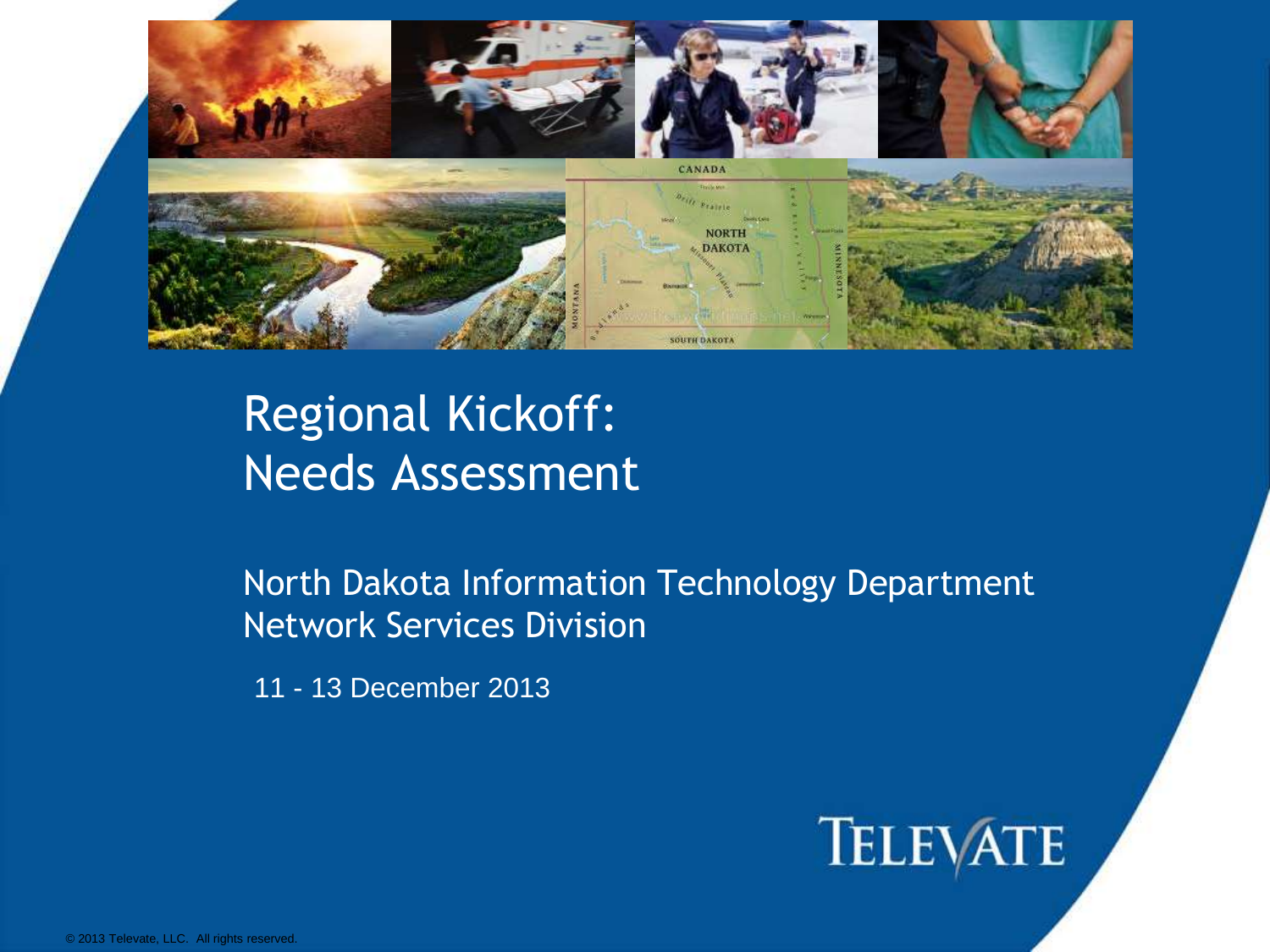#### Needs Assessment Tasks

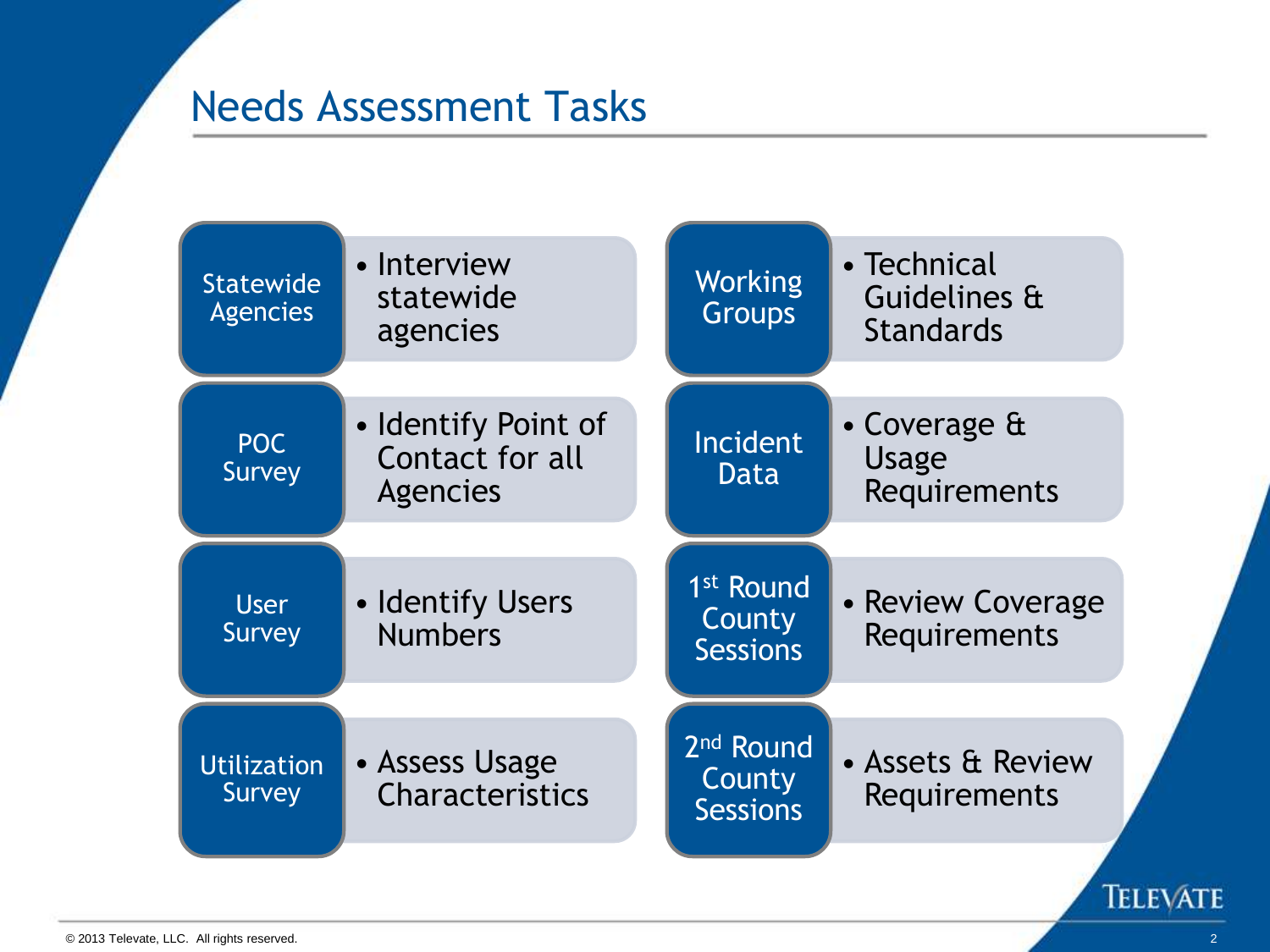#### Needs Assessment – Identify the Stakeholders

- Goal:
	- Identify stakeholders
	- Quantify the user numbers
	- Qualify the usage characteristics & device types
	- $\blacksquare$  Identify high-level requirements
- **Survey Methods** 
	- Structured Interviews:
		- **State agencies**
	- User Population Survey
		- **Existing users**
		- **Projected users**
		- **Unmet needs**
		- **Barriers to entry**
	- **Utilization Survey** 
		- types of devices  $\mathbf{\hat{a}}$ applications

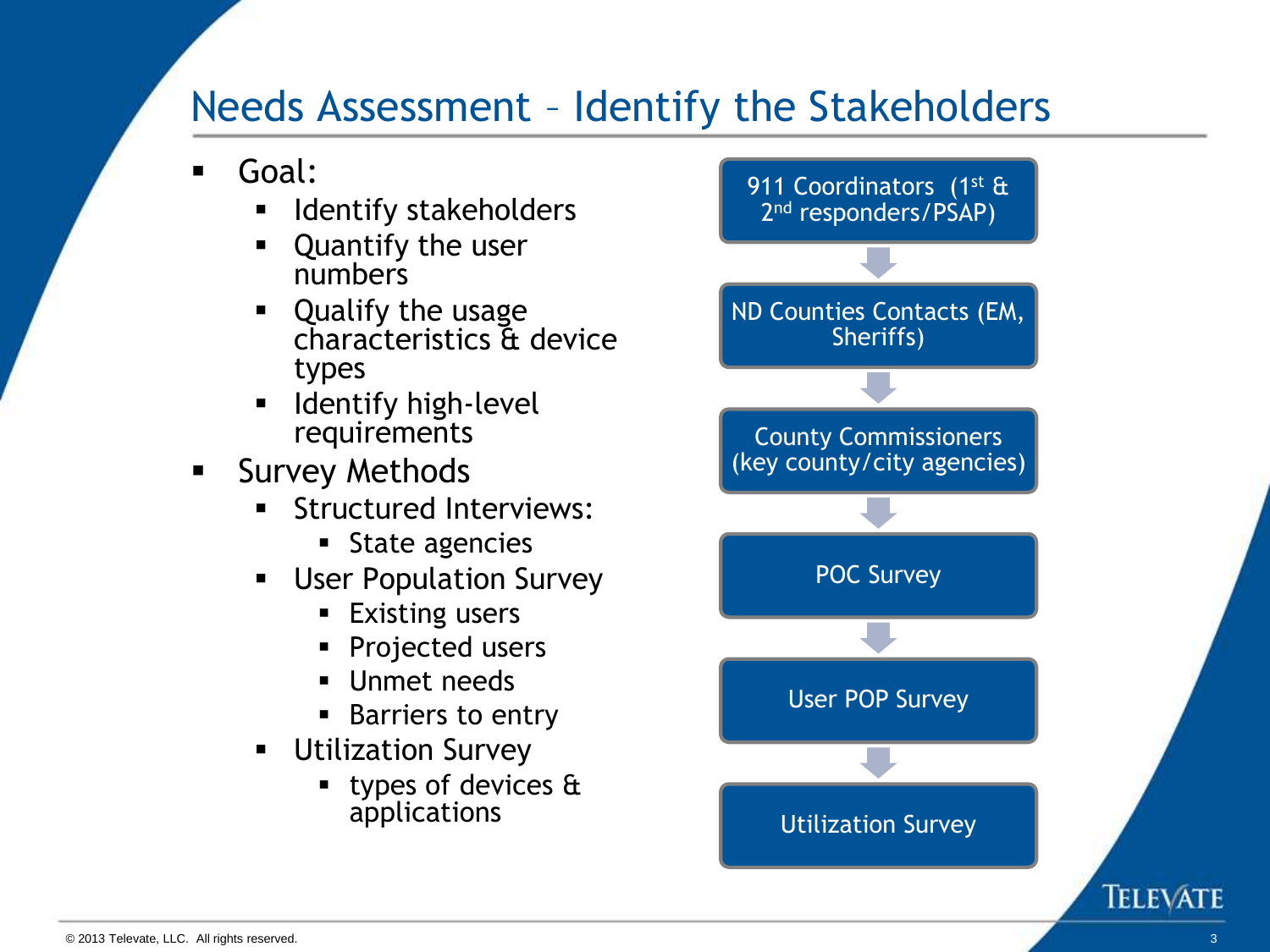### Survey Objectives

| <b>Survey Type</b>  | <b>Objectives</b>                                                                      |  |
|---------------------|----------------------------------------------------------------------------------------|--|
|                     | Identify a POC for assessing the number of potential NPSBN<br>subscribers              |  |
| <b>POC Surveys:</b> | Identify a POC for assessing the user requirements                                     |  |
|                     | Identify a POC for identifying available infrastructure                                |  |
|                     | Identify a POC for assessing the terrestrial coverage (public safety<br>agencies only) |  |

| Survey Type                           | <b>Objectives</b>                                |  |
|---------------------------------------|--------------------------------------------------|--|
|                                       | Assess the potential number of NPSBN subscribers |  |
| User Population Survey <sup>3</sup> : | Assess the preferred device types                |  |
|                                       | Assess the current spending                      |  |
|                                       | Assess the barriers to adoption                  |  |

Surveys tailored to each stakeholder community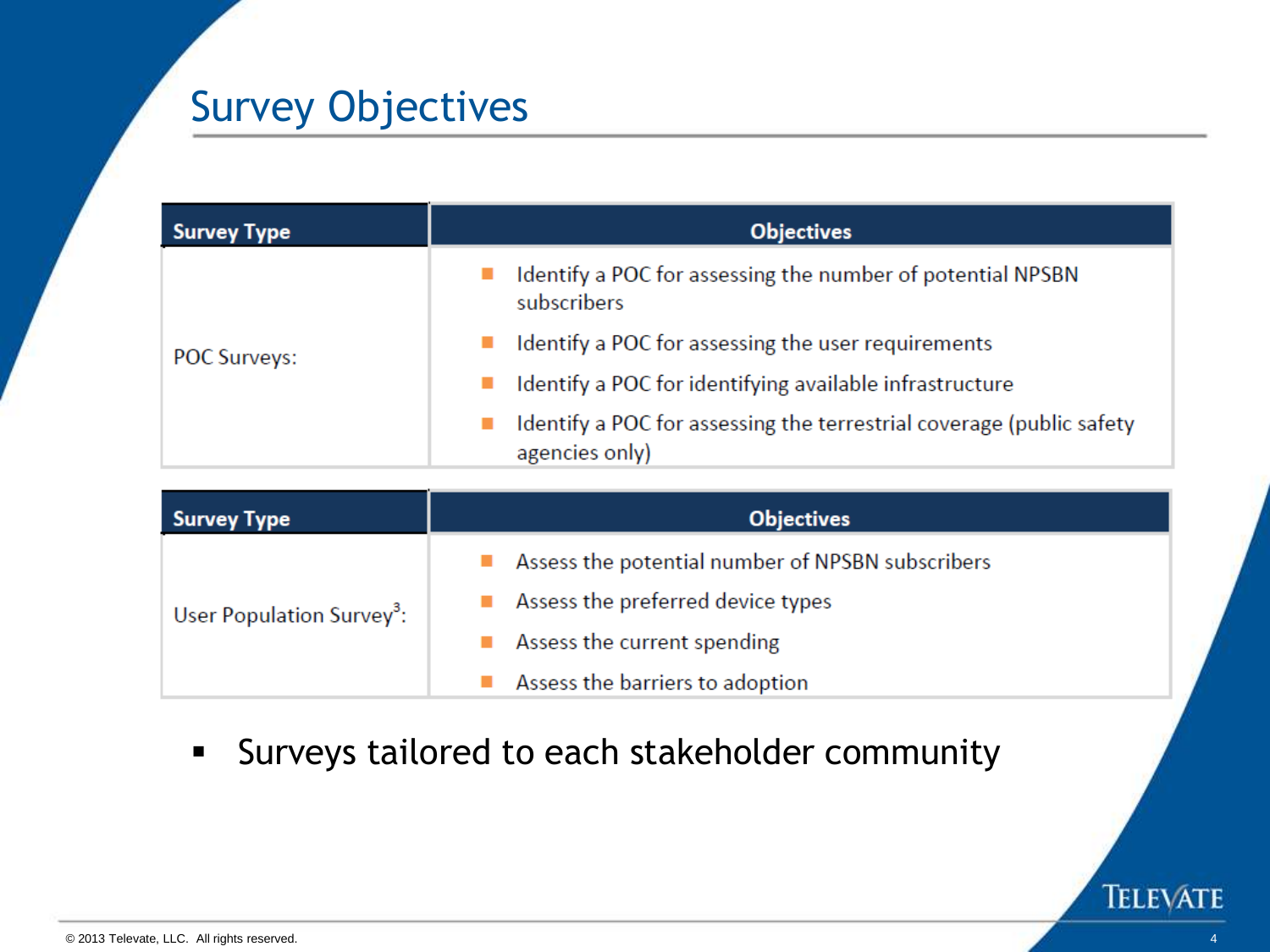### Survey Questions – Identification

| <b>Special District State Agency</b>                      | <b>Federal Government</b>       |
|-----------------------------------------------------------|---------------------------------|
| Township or City Government                               | <b>Tribal Government</b>        |
| <b>County Government</b>                                  | GOC, SOE, NGO or Hospital       |
| <b>State Government</b>                                   | Multi-Governmental Agency       |
|                                                           |                                 |
| Other (please specify)                                    |                                 |
|                                                           |                                 |
| 3. Indicate the category that best describes your agency. |                                 |
| Law Enforcement                                           | Other Public Safety (DHS, etc.) |
| Fire                                                      | Transporations                  |
| EMS, Medical Services or Mass Care                        | <b>Public Works</b>             |
| <b>Emergency Management</b>                               | <b>Public Schools</b>           |
| <b>Other Supporting Agency</b>                            |                                 |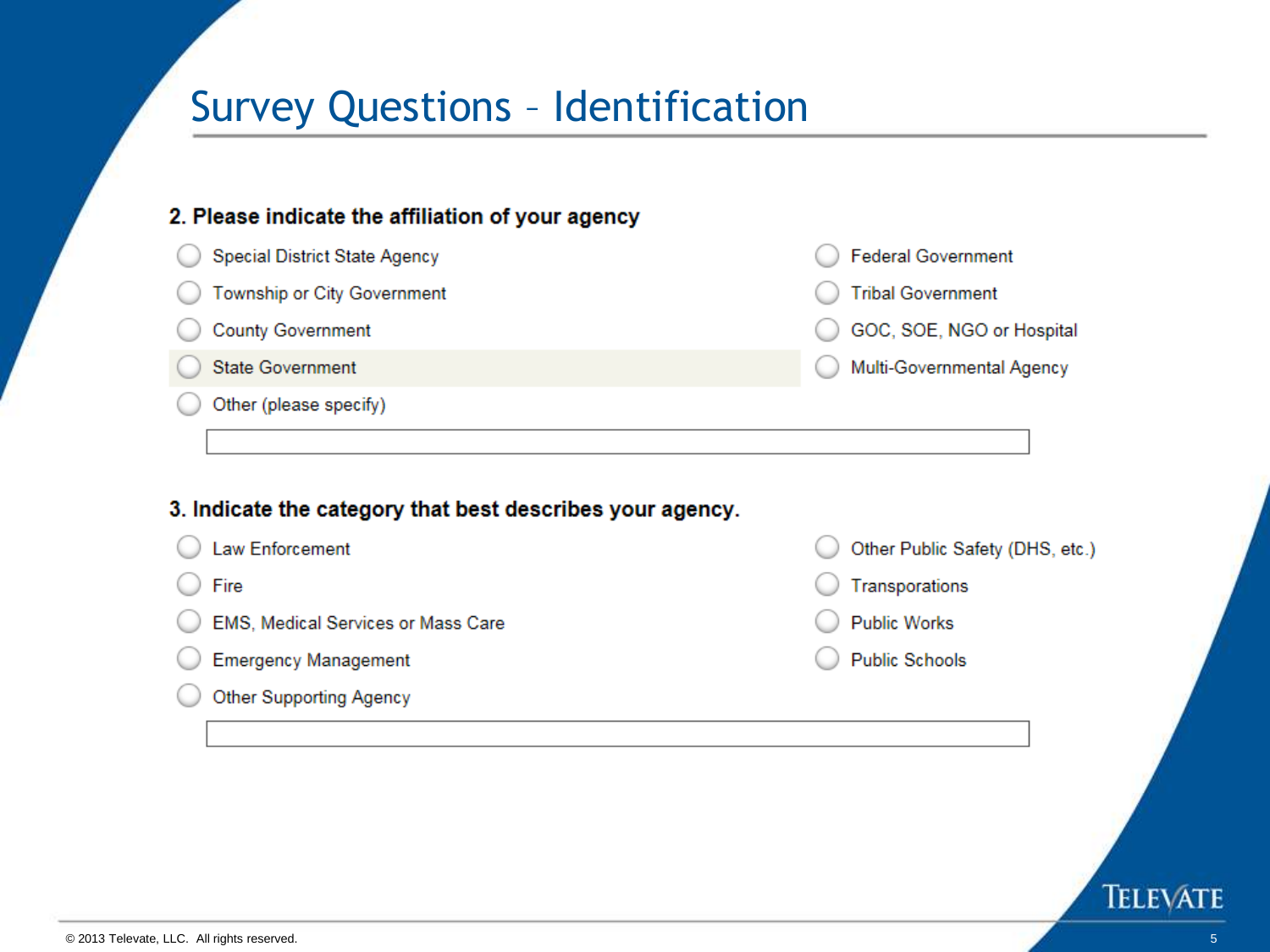#### Survey Questions – Subscribers Numbers

Please indicate the number of commercial network subscriptions you currently have for DATA ONLY SERVICES. This would include all USB Modems and PC Cards (does NOT include smartphones). Please indicate the total number of contracts within the agency you manage.

#### 1. CURRENT DATA Subscribers:

#### 2. DATA Subscribers by 2015

#### 3. DATA Subscribers by 2020:

| <b>AT&amp;T Wireless</b> | <b>AT&amp;T Wireless</b> | AT&T Wireless           |  |
|--------------------------|--------------------------|-------------------------|--|
| <b>Sprint Nextel</b>     | <b>Sprint Nextel</b>     | <b>Sprint Nextel</b>    |  |
| T-Mobile                 | T-Mobile                 | T-Mobile                |  |
| <b>Verizon Wireless</b>  | <b>Verizon Wireless</b>  | <b>Verizon Wireless</b> |  |
| MetroPCS                 | MetroPCS                 | MetroPCS                |  |
| <b>US Wireless</b>       | <b>US Wireless</b>       | <b>US Wireless</b>      |  |
| Other                    | Other                    | Other                   |  |

Assuming budget restraints were not a factor, please indicate the number of subscribers your agency/department would deploy by the dates provided:

#### 1. Subscribers by 2015

| Data Only         |  |
|-------------------|--|
| Voice & Data      |  |
| <b>Voice Only</b> |  |

#### 2. Subscribers by 2020

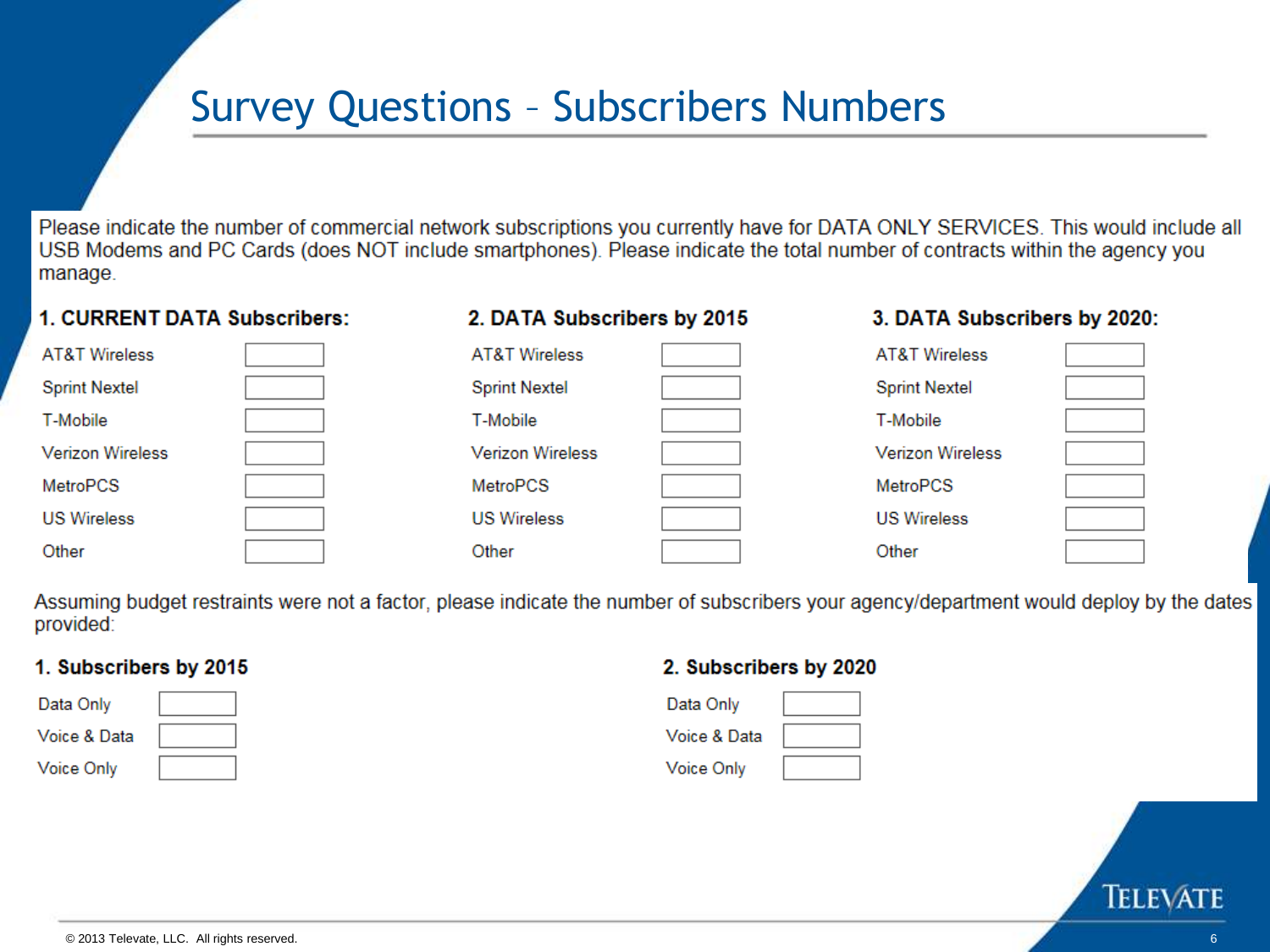### Survey Questions – Utilization

1. CURRENT: What type of wireless device(s) do you use? Check all that apply. Please note that "Computer" refers to both laptops, rugged laptops and/or data computers such as those sold by Data911. "Embedded Modem" refers to a wireless modem that is embedded inside the tablet or computer. The "Embedded Modem" is similar to the WiFi, with no external devices and is used for direct connectivity to AT&T, Sprint or Verizon Wireless (as an example).

| Smartphone                   | Computer with USB Modem                                                   |
|------------------------------|---------------------------------------------------------------------------|
| Tablet with Embedded Modem   | Computer with PC Card or Express Card                                     |
| Computer with Embedded Modem | Computer with Vehicular Modem (trunk mounted with Ethernet<br>connection) |
| Other (please specify)       |                                                                           |
|                              |                                                                           |

2. FUTURE: What type of wireless device(s) would you prefer to use in the performance of your duties if given the opportunity? Check all that apply. Please note that "computer" refers to both laptops, rugged laptops and/or data computers such as those sold by Data911.

| Smartphone                   | Computer with USB Modem                                                   |
|------------------------------|---------------------------------------------------------------------------|
| Tablet with Embedded Modem   | Computer with PC Card or Express Card                                     |
| Computer with Embedded Modem | Computer with Vehicular Modem (trunk mounted with Ethernet<br>connection) |
| Other (please specify)       |                                                                           |
|                              | ◡                                                                         |

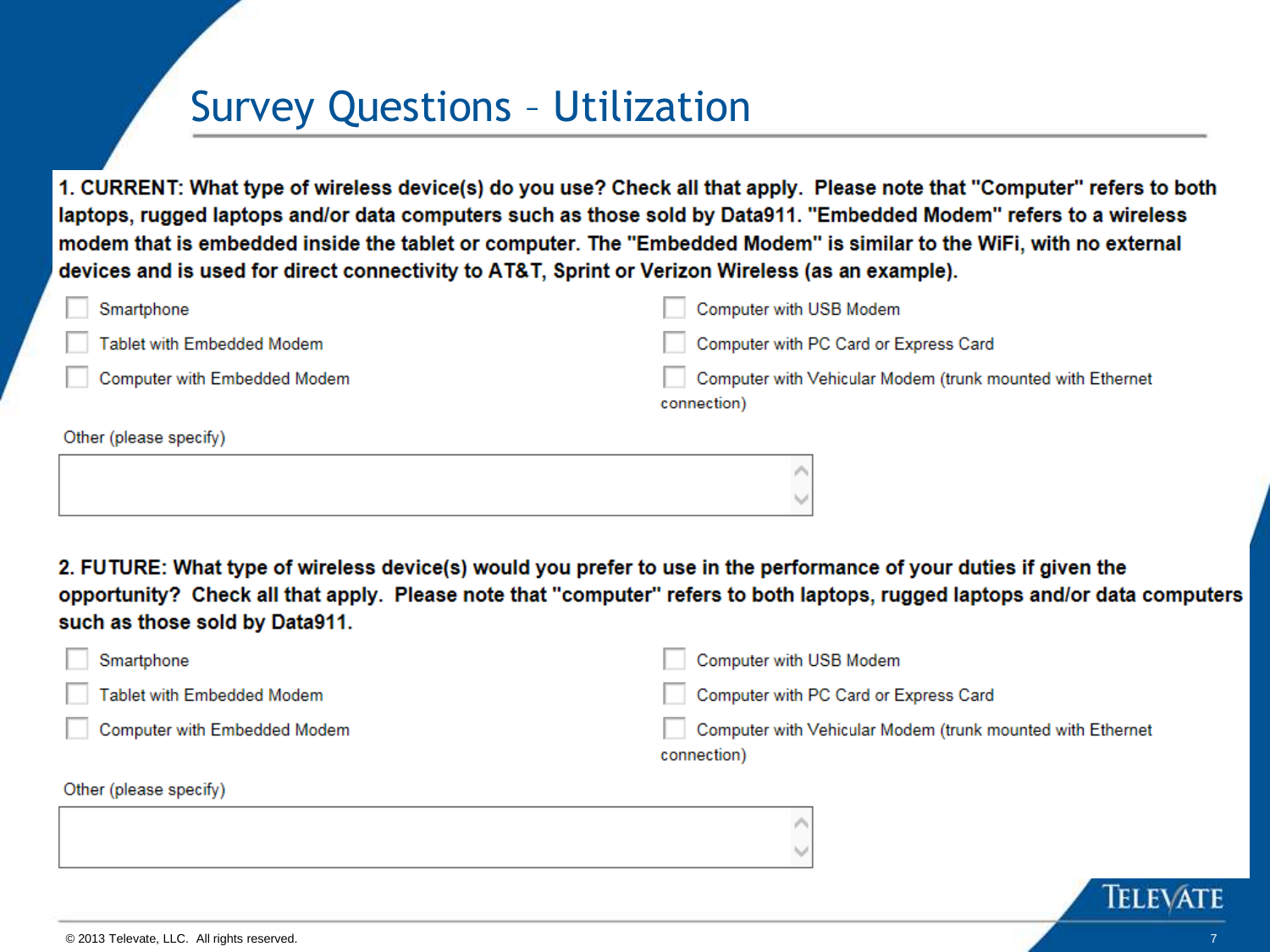#### Survey Questions – Utilization

#### 1. CURRENT APPLICATIONS: What applications do you currently use over the wireless network? Check all that apply.

| Incident Reporting: Records Management Systems      | Mapping or Geospatial Data                                                                                              |
|-----------------------------------------------------|-------------------------------------------------------------------------------------------------------------------------|
| Database Lookups: Driver license, fingerprints, etc | GIS-based Dispatch Data                                                                                                 |
| Email, Desktop Extension                            | AVL or Telemetry: vehicles, personnel, offender bracelets                                                               |
| Internet Browsing                                   | Biometrics/Vital Sign Monitoring                                                                                        |
| Instant Messaging                                   | <b>SCADA</b> for Facilities                                                                                             |
| <b>Web Browsing</b>                                 | PC Software & Operating System Updates                                                                                  |
| Low Resolution Video (Web quality)                  | Voice: Cellular Communications, Full Duplex                                                                             |
| High Resolution Video (TV quality)                  | Voice: Push-to-Talk                                                                                                     |
| Booking Photographs, Fingerprints or Images         |                                                                                                                         |
| Other (please specify)                              |                                                                                                                         |
|                                                     |                                                                                                                         |
|                                                     |                                                                                                                         |
|                                                     |                                                                                                                         |
|                                                     |                                                                                                                         |
|                                                     | 2. FUTURE APPLICATIONS: What applications would you like the wireless network to support by 2015? Check all that apply. |
| Incident Reporting: Records Management Systems      | Mapping or Geospatial Data                                                                                              |
| Database Lookups: Driver license, fingerprints, etc | GIS-based Dispatch Data                                                                                                 |
| Email, Desktop Extension                            | AVL or Telemetry: vehicles, personnel, offender bracelets                                                               |
| <b>Internet Browsing</b>                            | Biometrics/Vital Sign Monitoring                                                                                        |
| Instant Messaging                                   | <b>SCADA for Facilities</b>                                                                                             |
| <b>Web Browsing</b>                                 | PC Software & Operating System Updates                                                                                  |

Voice: Cellular Communications, Full Duplex

© 2013 Televate, LLC. All rights reserved.

TE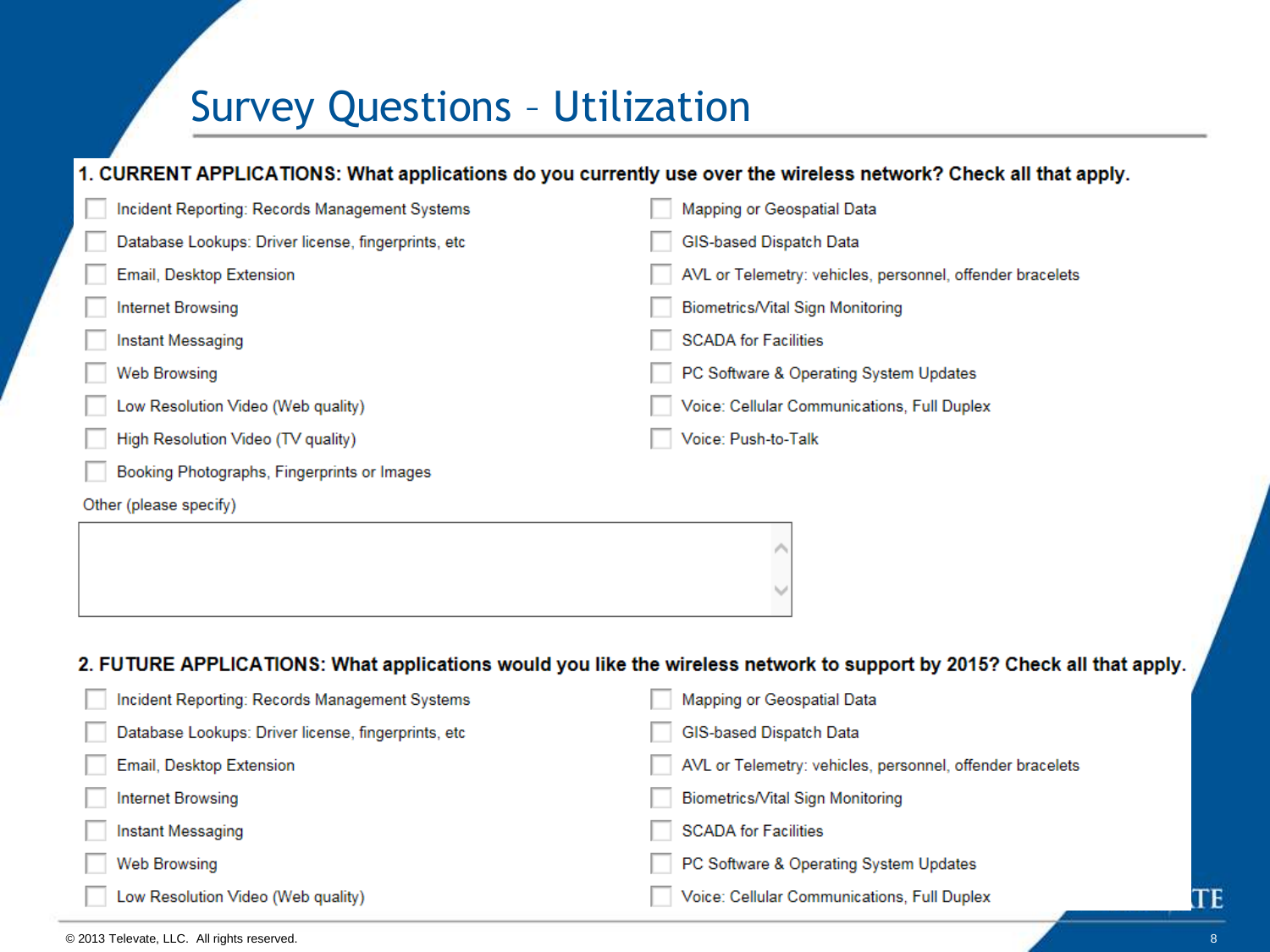### Survey Questions – Utilization

1. Where do you need/intend to use your wireless device and have access to your wireless data applications? Check all that apply.

| Outdoor        | Inside single family home |
|----------------|---------------------------|
| Inside vehicle | Inside office buildings   |

- Where will the device be used
- $\blacksquare$  How often will the device be used in this environment? (percentage of time)
- **Ranking of Priorities** 
	- **Environment**
	- **Application**
	- **Device Form Factors** 
		- Hardening, Buttons, (PTT, emergency), Qwerty Keyboard
	- **•** Device Functionality
		- Bluetooth, Wi-Fi, WLAN, Commercial Roaming Options, Dual mode LMR/P25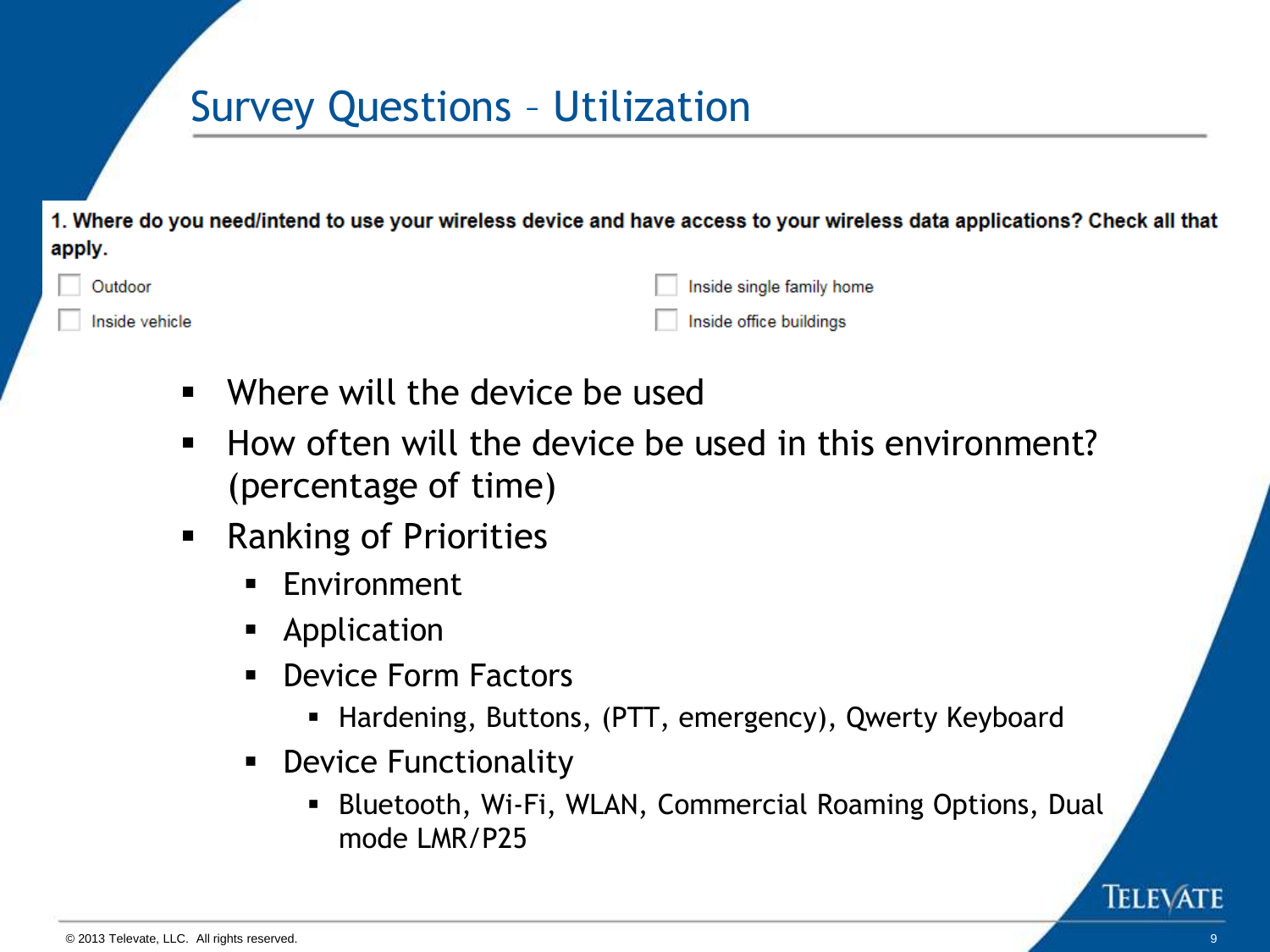#### Coverage Assessment

- Goal:
	- To quantify/qualify the stakeholder coverage requirements on a local and statewide level
- **EX County-by-County review sessions** 
	- To assess the coverage priorities of the first responders
	- Detailed coverage requirements and usage cases
- **Suitability of commercial carriers to meet the** operational needs
- **Potential assets identification**
- Dialog regarding any obstacles to adopt FN service
	- **Cost, Technology, Training, etc.**

TELEVA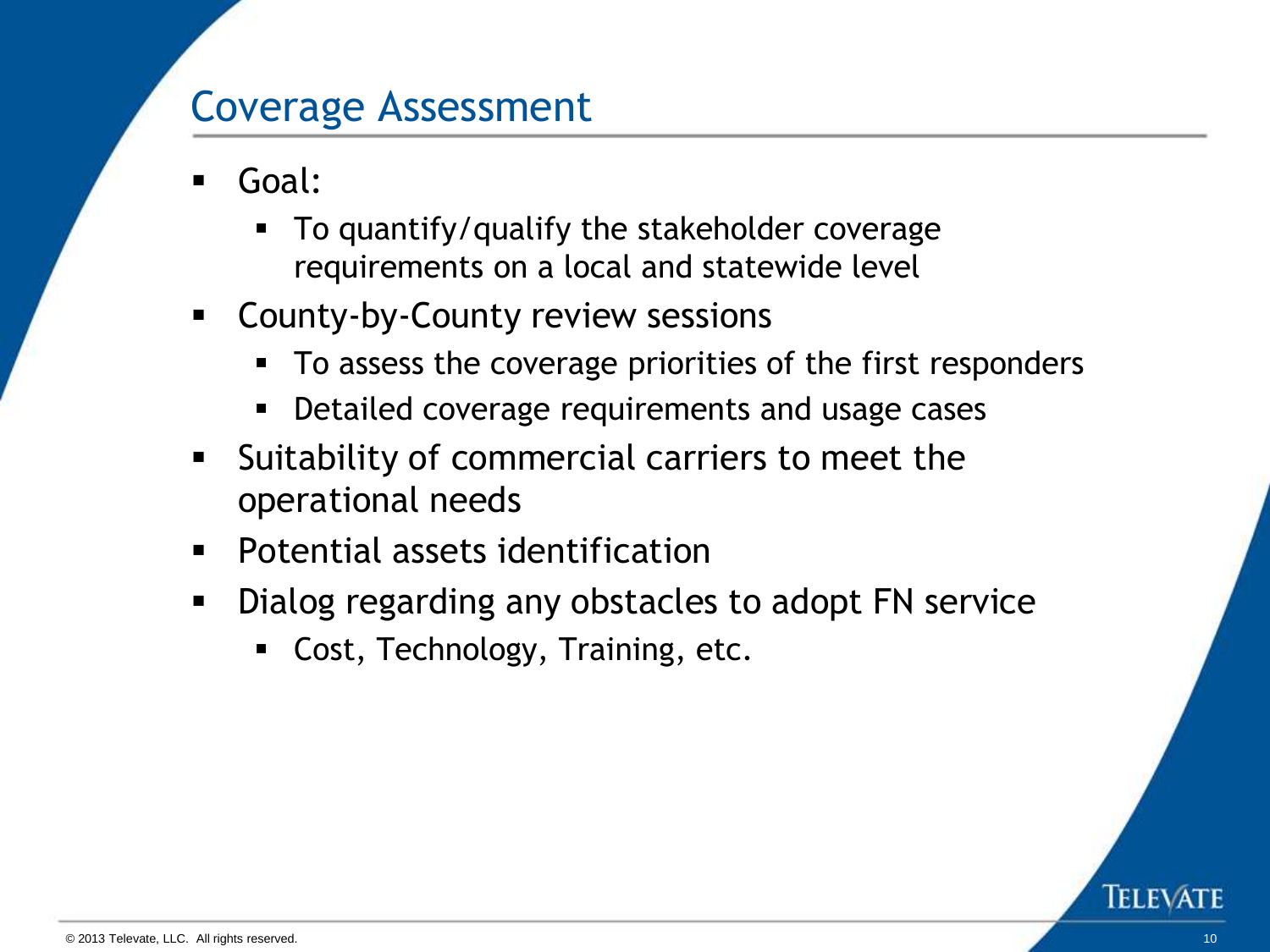#### Coverage Assessment – Review Sessions

- **There will be 2 rounds of regional meetings** 
	- **Held on a County by County basis where available**
	- **1** 1<sup>st</sup> round will provide initial assessment of the county including:
		- Assess suitability of commercial carrier coverage
		- **If** Identify points of presence
			- **PSAP**
			- **Dispatch**
			- **Key coverage areas**
		- Available infrastructure
		- **Additional Needs** 
			- Poor coverage areas
			- Indoor coverage
			- Interoperability
	- **2**<sup>nd</sup> round follow up meeting will focus on:
		- **Provide an update on overall project status**
		- Follow-up topics from first meeting
		- Confirm individual needs and infrastructure available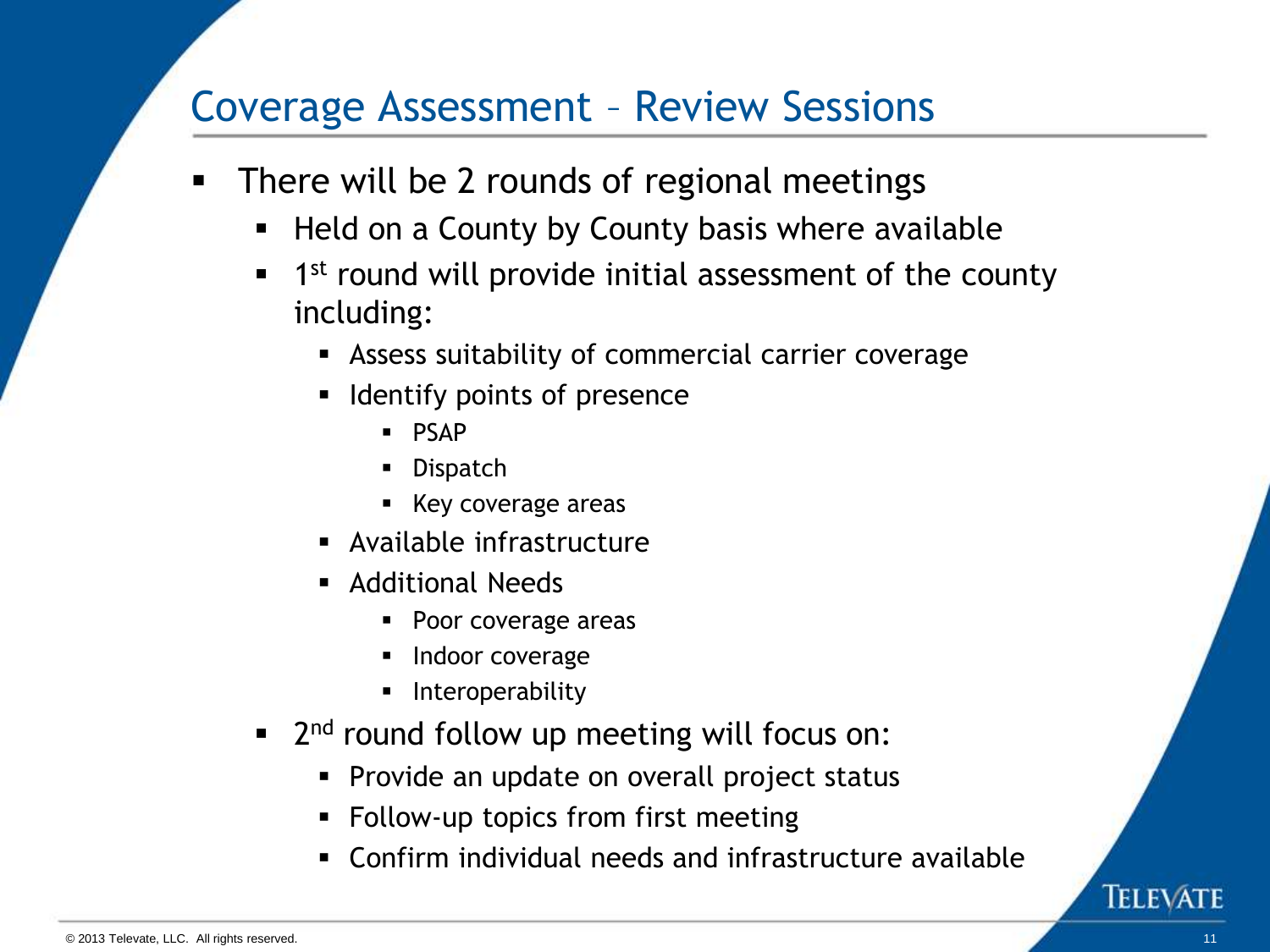### Coverage based on Population Density

#### NORTH DAKOTA BROADBAND MAPPING PROGRAM POPULATION WITHIN DISTANCE OF INTERSTATE HIGHWAYS

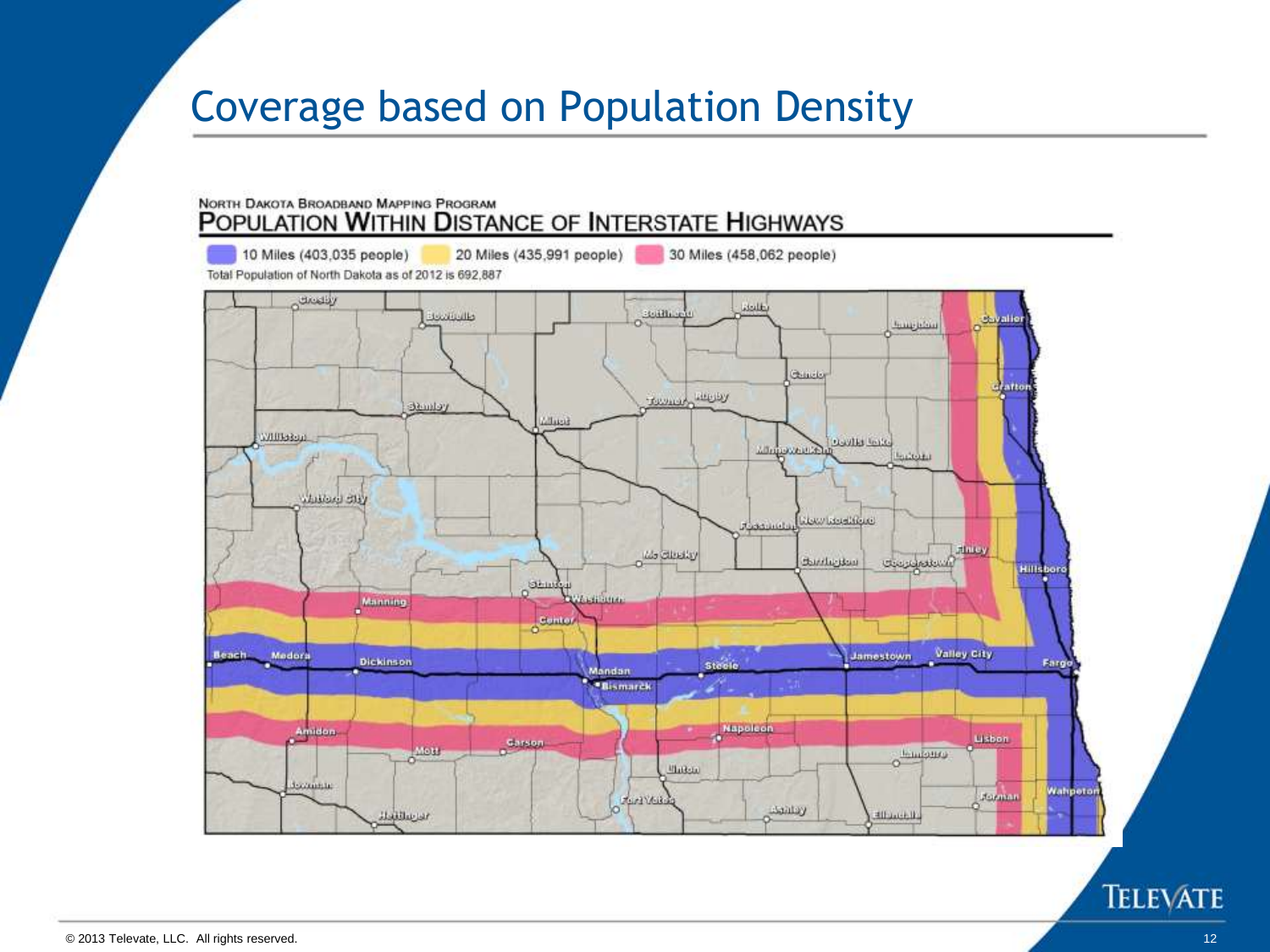### Coverage Requirements – OEC Example



□ Proposed baseline meets the county coverage needs

| <b>Coverage Level</b>                              | <b>Coverage As Shown</b>                                                      |
|----------------------------------------------------|-------------------------------------------------------------------------------|
| In-Building                                        | <b>Urban Areas and Clusters</b><br>(1,000+ people per square<br>mile)         |
| Handheld/ Partial In-<br><b>Building</b>           | <b>Census Designated Places</b>                                               |
| <b>Vehicular Modem/</b><br><b>Partial Handheld</b> | Interstates, major<br>highways, rural areas with<br>5+ people per square mile |
| Satellite/Deployable                               | All areas with less than 5<br>people per square mile                          |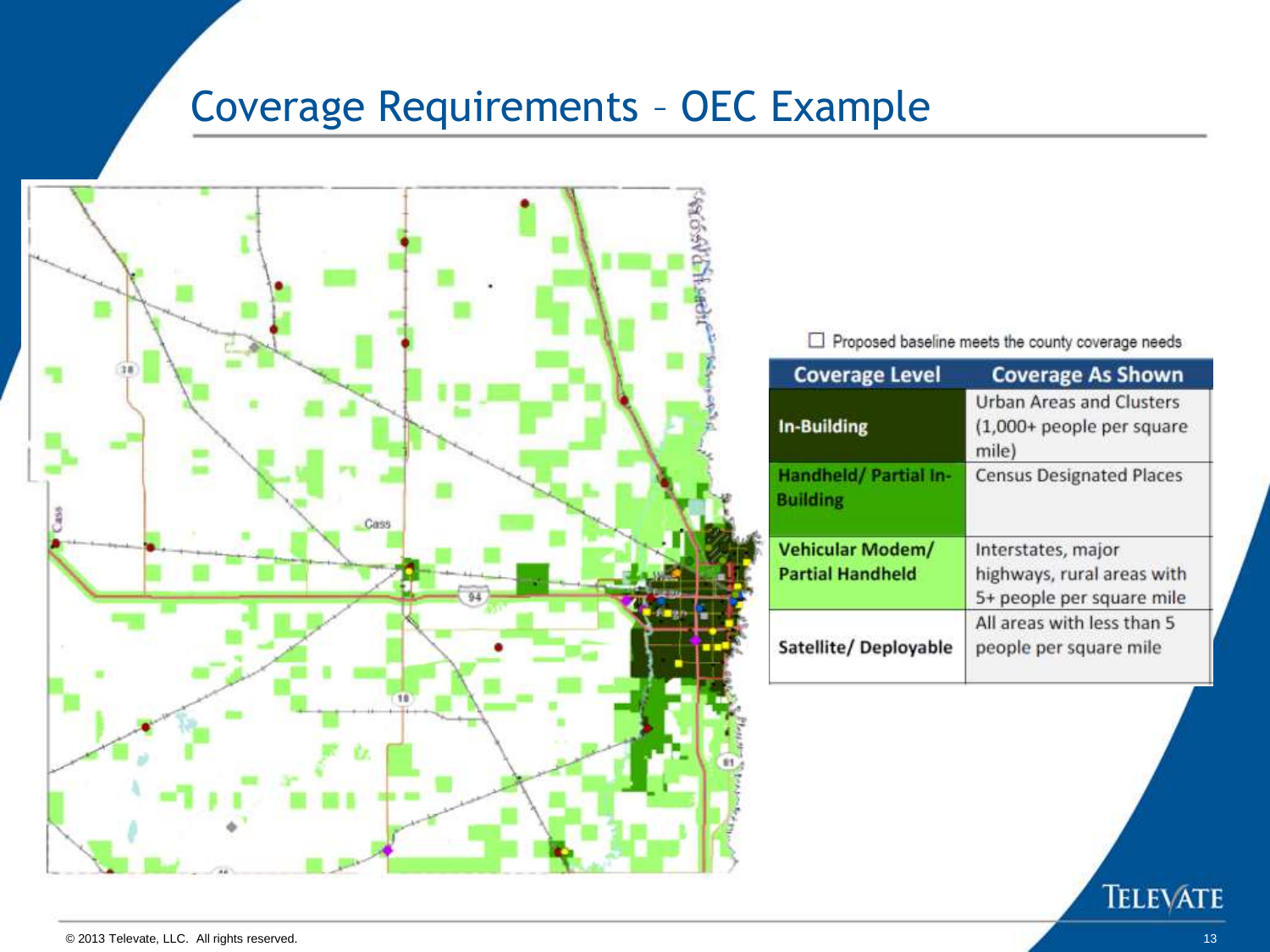### Coverage Requirements – OEC Example #2



□ Proposed baseline meets the county coverage needs

| <b>Coverage Level</b>                              | <b>Coverage As Shown</b>                                                      |
|----------------------------------------------------|-------------------------------------------------------------------------------|
| In-Building                                        | <b>Urban Areas and Clusters</b><br>(1,000+ people per square<br>mile)         |
| Handheld/ Partial In-<br><b>Building</b>           | <b>Census Designated Places</b>                                               |
| <b>Vehicular Modem/</b><br><b>Partial Handheld</b> | Interstates, major<br>highways, rural areas with<br>5+ people per square mile |
| Satellite/Deployable                               | All areas with less than 5<br>people per square mile                          |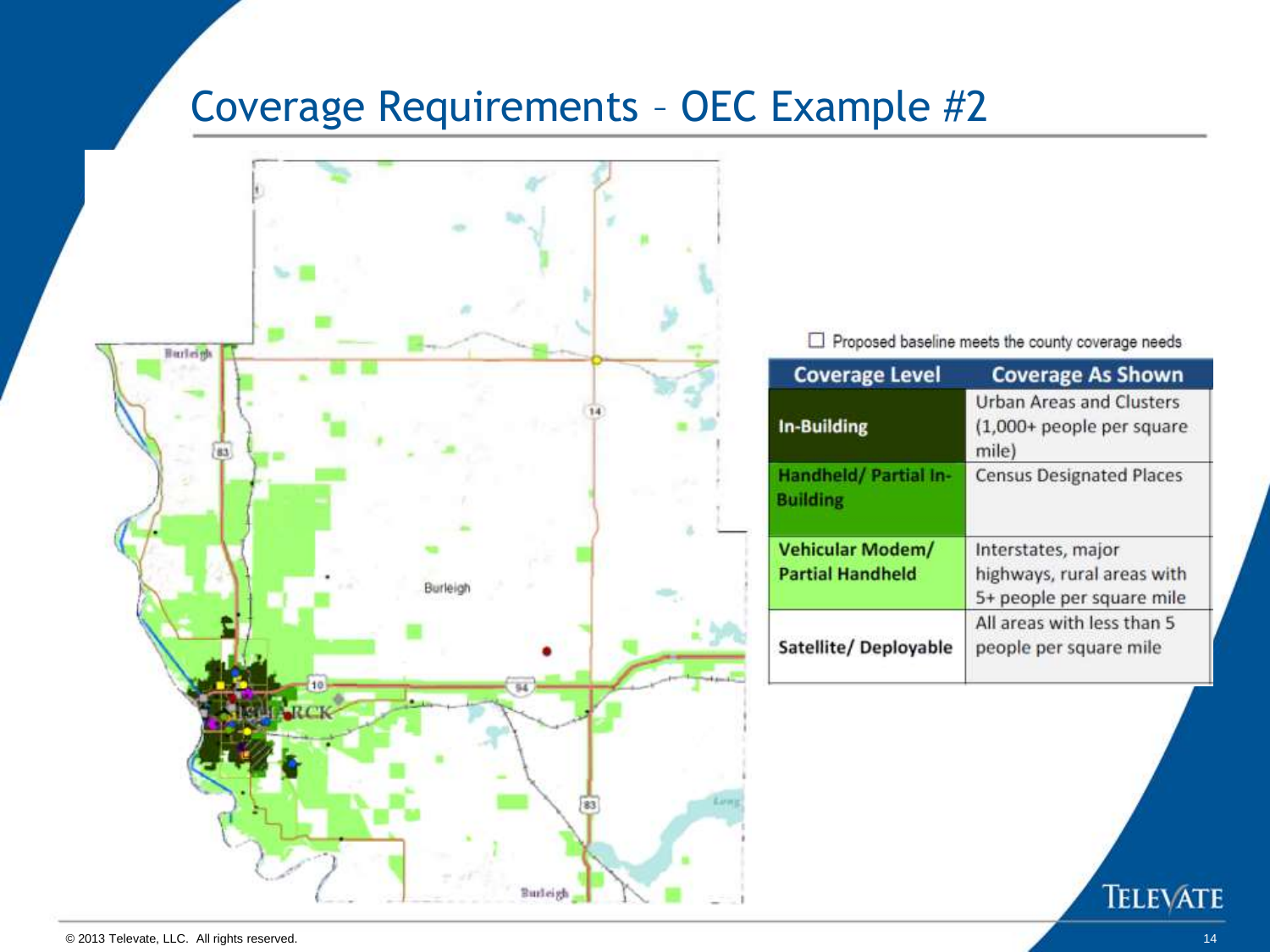### Coverage Requirements – OEC Example #3



□ Proposed baseline meets the county coverage needs

| <b>Coverage Level</b>                              | <b>Coverage As Shown</b>                                                      |
|----------------------------------------------------|-------------------------------------------------------------------------------|
| In-Building                                        | <b>Urban Areas and Clusters</b><br>(1,000+ people per square<br>mile)         |
| Handheld/ Partial In-<br><b>Building</b>           | <b>Census Designated Places</b>                                               |
| <b>Vehicular Modem/</b><br><b>Partial Handheld</b> | Interstates, major<br>highways, rural areas with<br>5+ people per square mile |
| Satellite/Deployable                               | All areas with less than 5<br>people per square mile                          |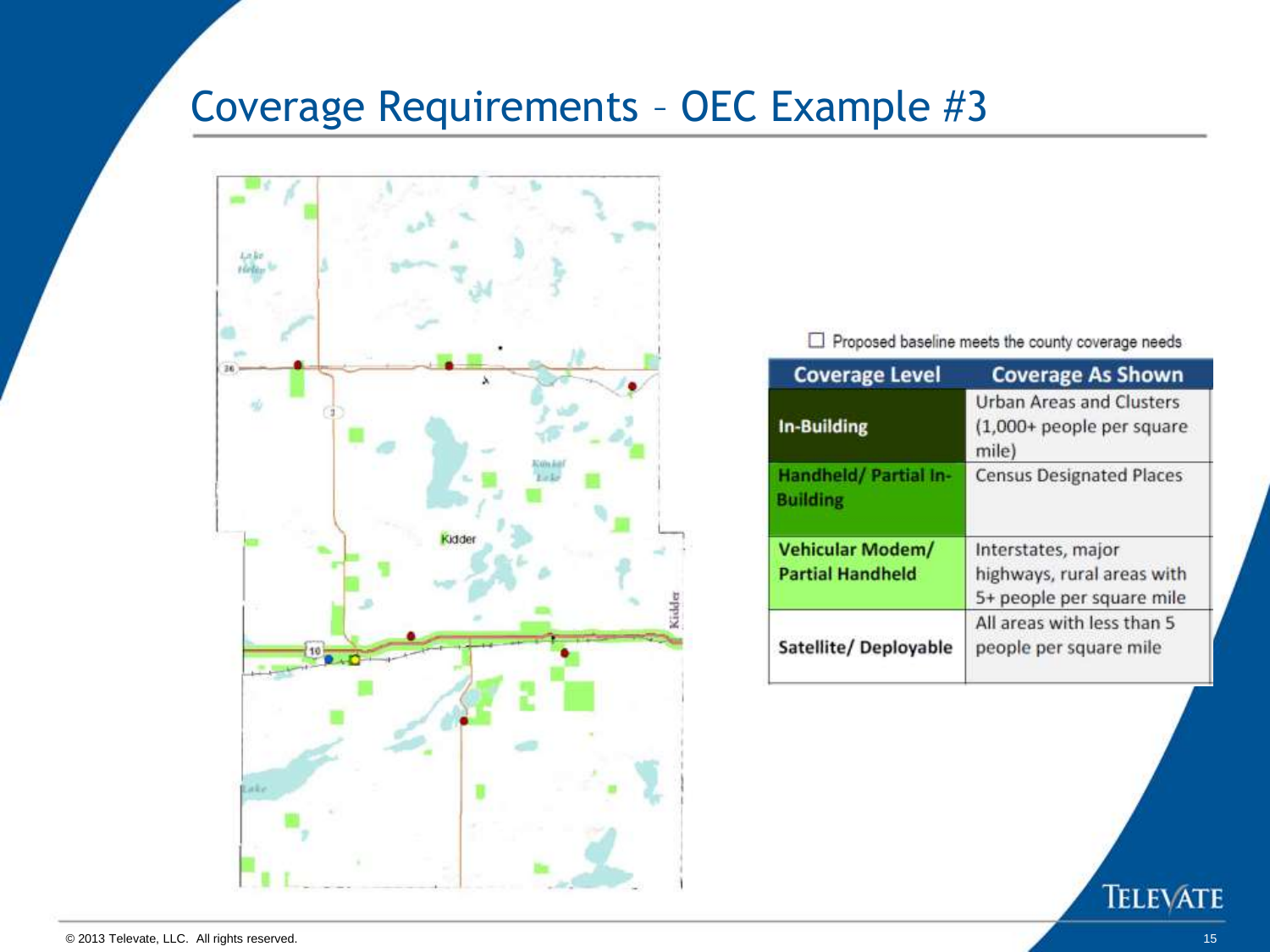#### Coverage Requirements per County

#### Correlate with CAD incident data

- CAD incident data to be differentiated by incident type
- Coverage types to be defined/harmonized statewide
- Assess suitability of commercial coverage
- Provide a statistical justification for the coverage requirement

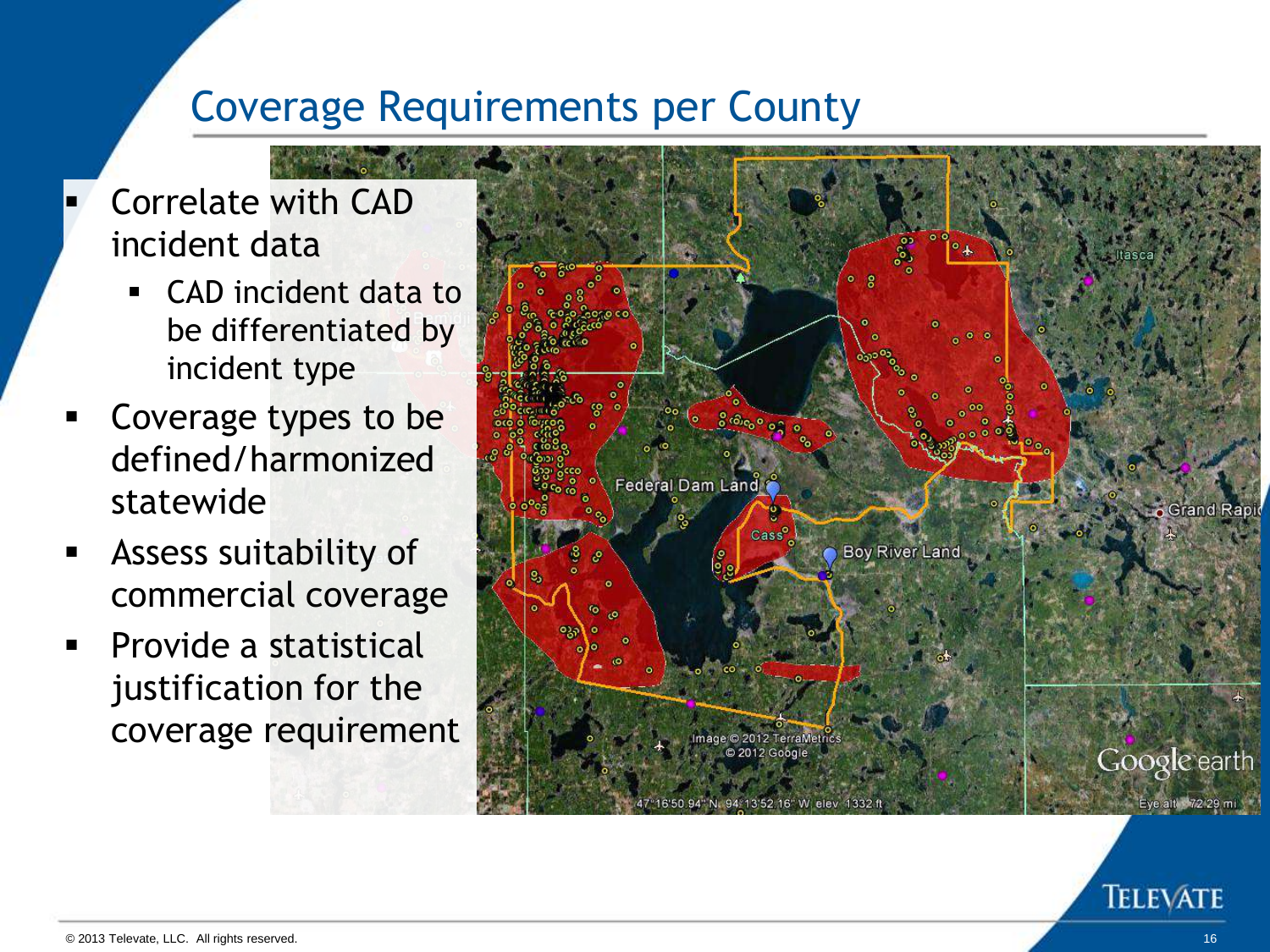#### Commercial Carrier Evaluation

- Goal:
	- Evaluate the viability of the commercial carriers to meet the needs of the State
- **Structured interviews** 
	- **Assess coverage**
	- **Future deployment plans**
	- General ability to meet the State's requirements:
		- Public Safety Grade availability
		- **Security, Operational Control, Coverage**
		- Interoperability with existing systems

TELEVA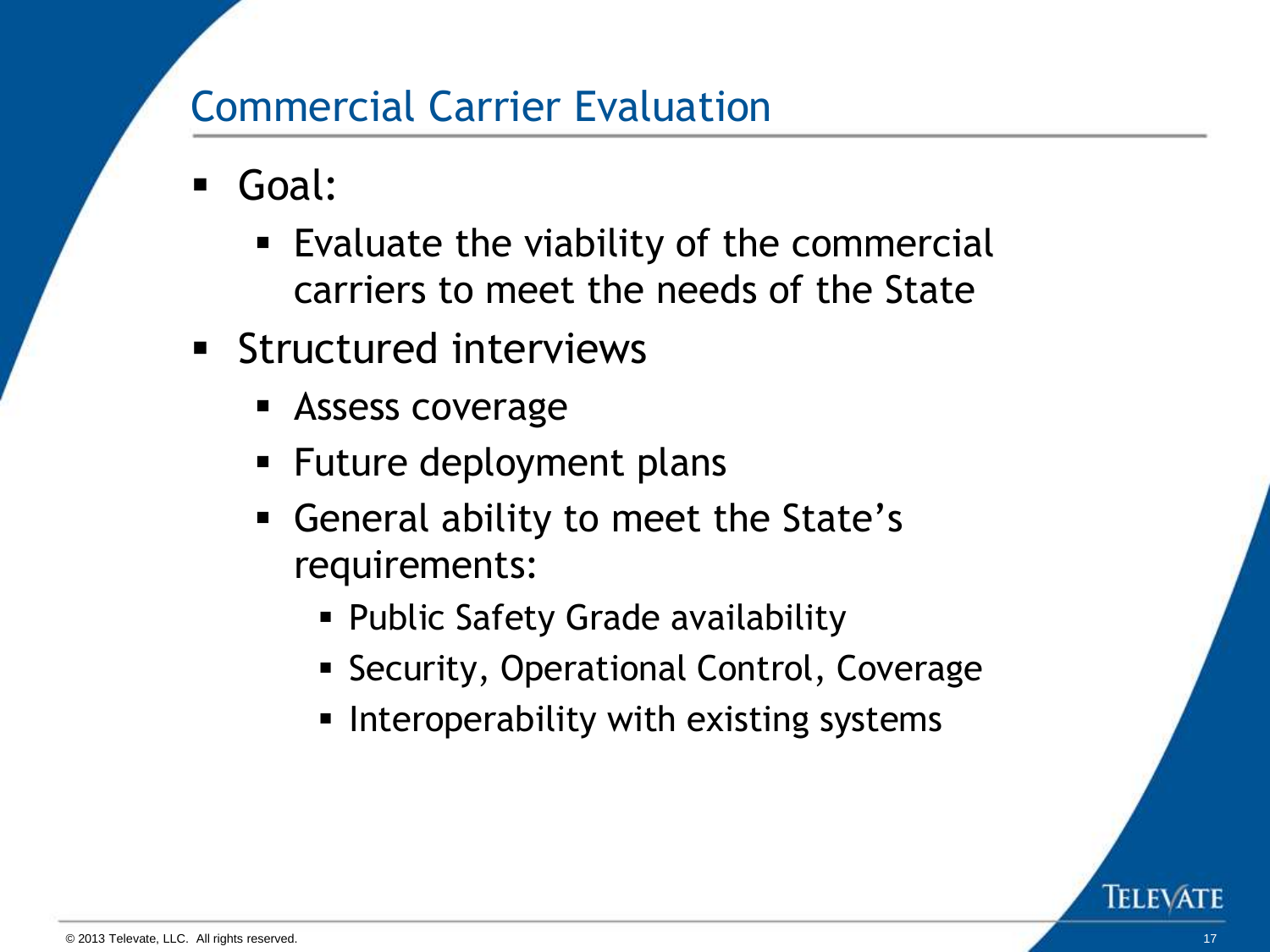### Asset Identification & Inventory

- Goal:
	- Assess the suitability of the State current databases, recommend changes, monitor the data input
- FirstNet Standards
	- To be based on FirstNet requirements
	- Leverage existing STATE databases to minimize database development
	- **Stakeholders to upload their own data**
- Outreach
	- **Perform outreach to ensure that stakeholder are** prepared for the data entry
- **Monitoring** 
	- Continued monitoring and coordination with national efforts
- Phase 1 vs. Phase 2
	- This initial effort is seen as a Phase 1 activity
	- Phase 2 option to collect additional information